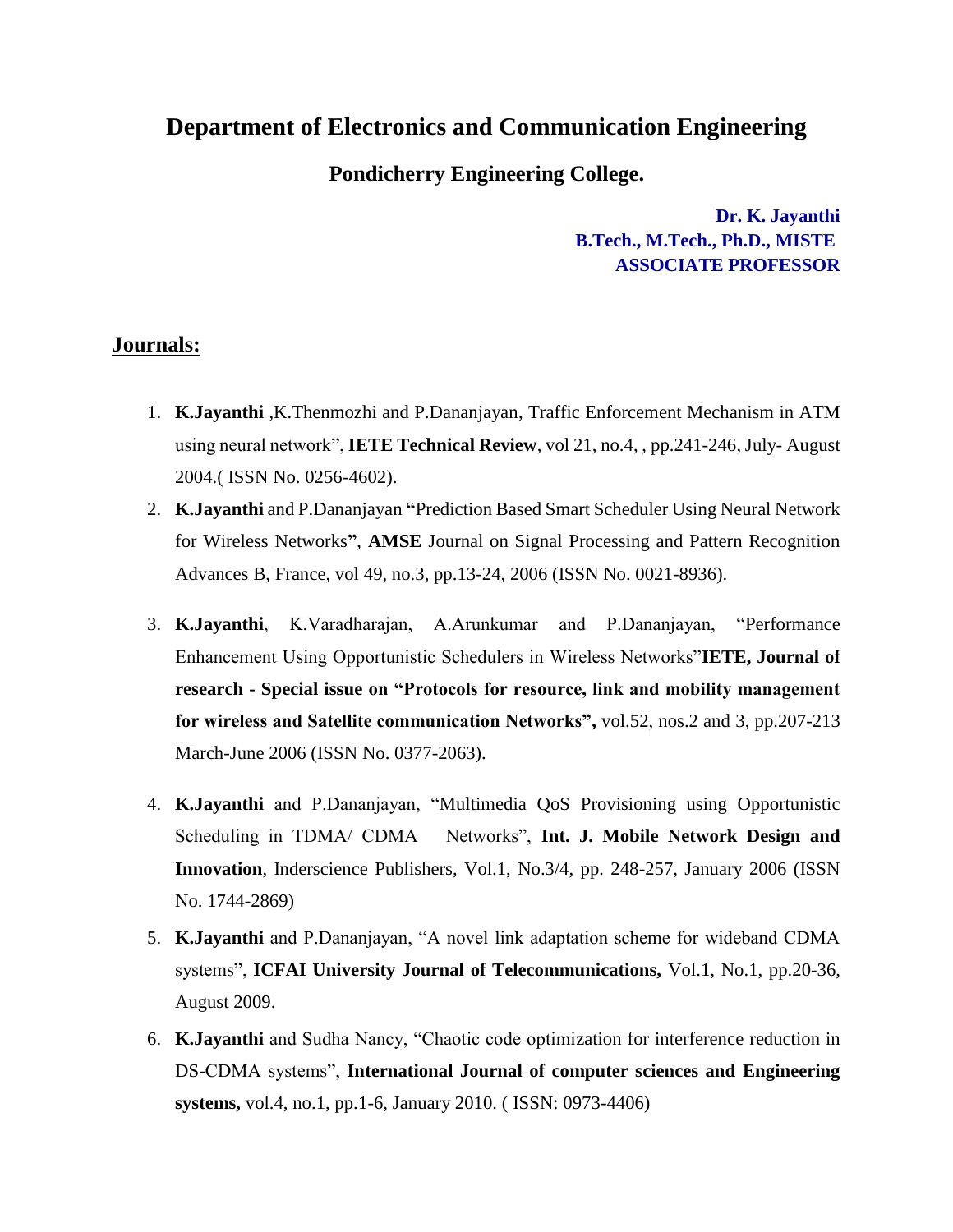- 7. Kumaratharan.N, **Jayanthi.K** and Dananjayan.P, "Performance Enhancement of MC-CDMA System through STTC based STBC Site Diversity", [International Journal of](http://www.doaj.org/doaj?func=openurl&issn=09759646&genre=journal)  [Computer Science and Information Technologies,](http://www.doaj.org/doaj?func=openurl&issn=09759646&genre=journal) vol.1, no.2, pp.86-92, 2010. ( ISSN: 09759646)
- 8. **K.Jayanthi** and P.Dananjayan, " Improving antijamming characteristics of spread spectrum communication systems", **Special issue on context awareness and self managing systems - International Journal of Autonomous and adaptive communication systems,** , vol. 5, No.1, pp.77-87, 2012. (ISSN.1744-2869)
- 9. **K.Jayanthi** and P.Dananjayan, "Channel Estimation for multi-user MIMO-OFDM system" **ICFAI University Journal of Telecommunications, vol. II, No. 4, Nov. 2010**
- 10. **K.Jayanthi** and Sudha Nancy, "Chaotic code optimization for interference reduction in DS-CDMA systems", *International Journal of computer sciences and Engineering systems***,** vol.4, no.3, pp.191-195, July 2010. (**ISSN: 0973-4406).**
- **11.** PillaJagadeesh **and K. Jayanthi, "**A Novel resolution Enhancement scheme based on edge directed interpolation using DT-CWT for satellite Imaging applications",*International Journal of communication and Information Technology ( IJCIT), Vol.2, No. 1, June 2011***. ( ISSN: 2218-5224 ).ISSN 2078-5828 (PRINT), ISSN 2218-5224 (ONLINE), MANUSCRIPT CODE: 110710**
- 12. S.Kalaimaniand **K.Jayanthi,** "Spectral Entropy Based VAD Using Teager Energy Operator And HOS, **International Journal Of Electronics Circuits And Systems**, Vol. 1,issue no. 1, pp. 17-22, Feburary 2012.
- **13.** Thilagam.K and **Jayanthi.K**, "Analytical Evaluation of a Hybrid Chaotic Shift Keying [CS-CSK] in a CDMA System", *International Journal of Computer Applications (IJCA)*, *Volume 54– No.15, September 2012*.
- **14.** B.Shoba and K.Jayanthi, "Performance Improvement of MIMO OFDM systems through channel estimation*", International Journal of Wireless & Mobile Networks*, Vol. 4,No. 5, pp.49-59,October 2012
- **15.** Thilagam.K and **Jayanthi.K**, "Multiuser BER Analysis of CS-QCSK Modulation Scheme In A Cellular System", *International Journal of Wireless & Mobile Networks (IJWMN),* Vol. 4, No. 6, December 2012